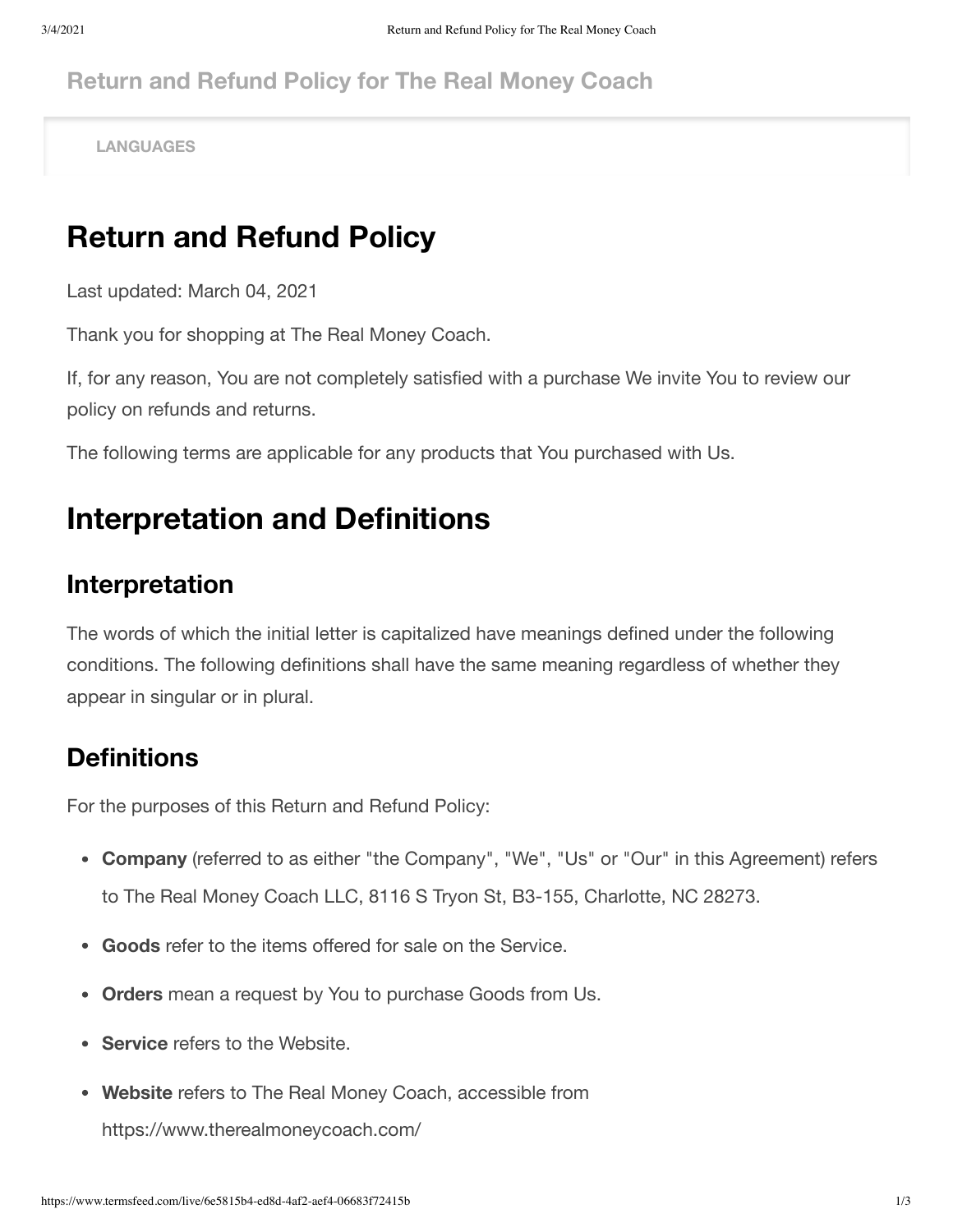**You** means the individual accessing or using the Service, or the company, or other legal entity on behalf of which such individual is accessing or using the Service, as applicable.

## **Your Order Cancellation Rights**

You are entitled to cancel Your Order within 14 days without giving any reason for doing so.

The deadline for cancelling an Order is 14 days from the date on which You received the Goods or on which a third party you have appointed, who is not the carrier, takes possession of the product delivered.

In order to exercise Your right of cancellation, You must inform Us of your decision by means of a clear statement. You can inform us of your decision by:

By email: info@therealmoneycoach.com

We will reimburse You no later than 14 days from the day on which We receive the returned Goods. We will use the same means of payment as You used for the Order, and You will not incur any fees for such reimbursement.

## **Conditions for Returns**

In order for the Goods to be eligible for a return, please make sure that:

- The Goods were purchased in the last 14 days
- You have the receipt or proof of purchase

The following Goods cannot be returned:

- The supply of Goods made to Your specifications or clearly personalized.
- The supply of Goods which according to their nature are not suitable to be returned, deteriorate rapidly or where the date of expiry is over.
- The supply of Goods which are not suitable for return due to health protection or hygiene reasons and were unsealed after delivery.
- The supply of Goods which are, after delivery, according to their nature, inseparably mixed with other items.